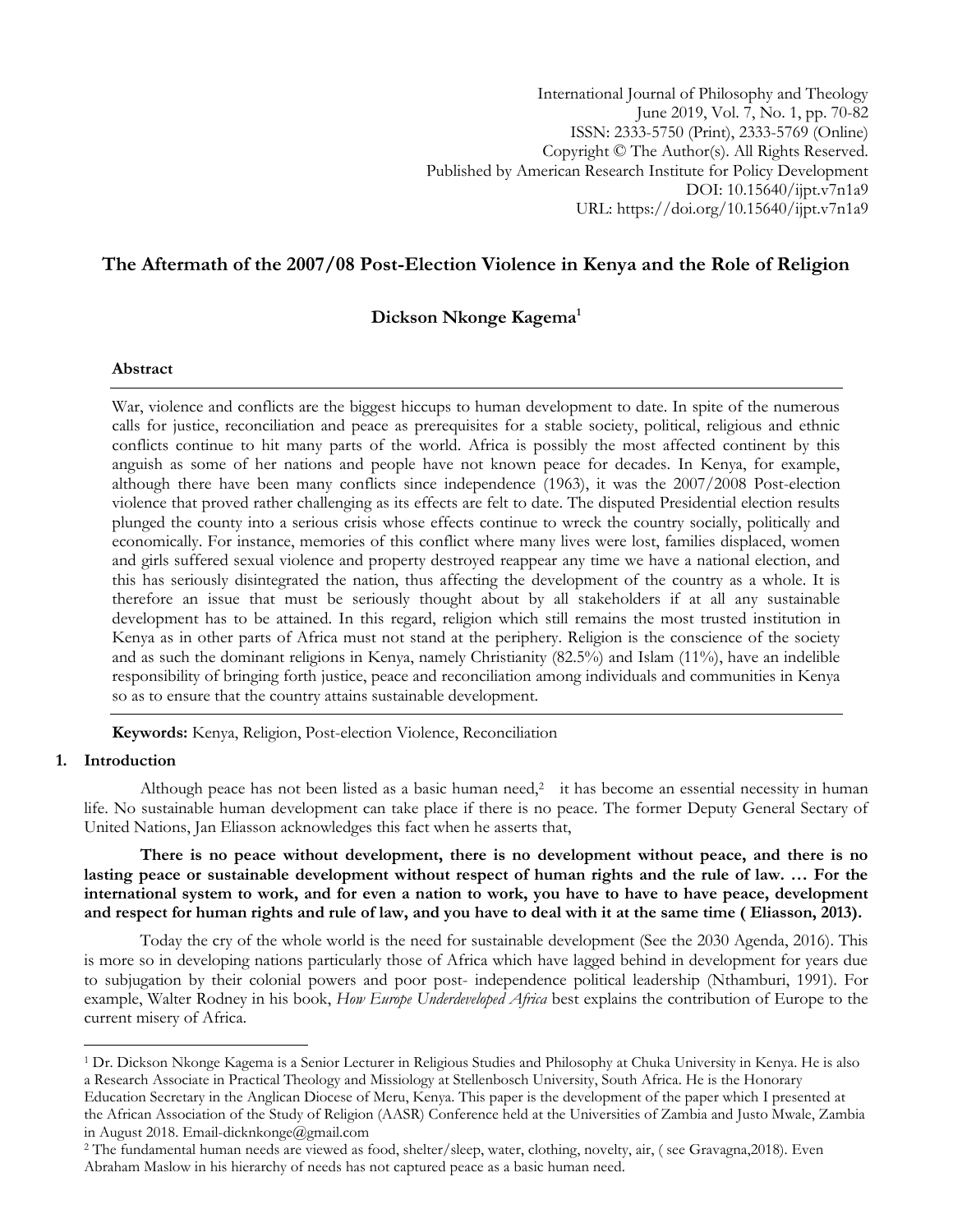#### Dickson Nkonge Kagema 71

He avows that Africa was deliberately exploited and underdeveloped by European colonial regimes. The combination of power politics and economic exploitation of Africa by the Europeans led to the poor state of African political and economic development evident today (Rodney, 1972). Efforts by Africans to liberate themselves and bring peace and development in the continent have not produced much fruits as many African nations continue to encounter perpetual wars and conflicts (Mwiti & Dueck, 2007). This is unfortunately a malignancy that we have to continually deal with amid numerous hindrances. My argument in this paper is that although many factors can be attributed to the poor development of Africa today including poor governance, corruption, neo-colonialism among others (Njino, 2008), I see conflicts as the major contribution. Conflicts are the main nemesis of development not only in Africa but in the whole the world. As Stewart (2002), puts it, conflicts in developing countries have heavy human, social, economic and social costs and a major cause of poverty and underdevelopment. As nations all over strive to attain sustainable development, their efforts are thwarted by incessant conflicts. This fact is confirmed by Kunhiyop (2008), who avers that the world is full of conflicts, wars and violence. Some of these have been political, while others are sparked by ethnic and religious conflicts. According to Kagema (2015a), these have been the gigantic hiccups to the socio-economic and political development of humanity. Biblically, God created humanity in His own image and likeness (Gen 1:27), but the same humanity has destroyed this image by its failure to maintain a peaceful environment.

Although some areas are more affected by these conflicts than others, they are a global challenge affecting all nations and continents either directly or indirectly. No nation can claim to be secure. For example, the Middle East is racked by conflict between Israelis and Palestinians, in Iraq groups are fighting each other, in Europe there are conflicts between Protestants in Northern Ireland, between Serbs and ethnic Albanians in Kasovo, and between Russians and Chechens. In Asia, there are serious conflicts in Sri Lanka, and between Hindus and Muslims in India (Kunhiyop, 2008). Jean- Marie Guehenno points out that the world is entering its most dangerous chapter in decades due to the endless conflicts (Guehenno, 2017). For instance, Shinkman (2016) informs that United States has not been able to extract itself from Afghanistan, where Taliban continues to test the resolve of the shaky unity government in Kabul. The Islamic state group has continued to deliver death and destruction in Iraq as well as Syria where war ranges. Terror attacks have pervaded from Orlando, Florida to Nice, France. Russia has redoubled its effort to become a global superpower, supporting a separatist movement in Ukraine, testing the resolve of NATO powers and waging an electronic warfare campaign that has resulted in new sanctions from United States, and North Korea continues to test nuclear devices. It is apparent that the sharp uptick in war over recent years is outstripping our ability to cope with the consequences. From the global refugee crisis to the spread of terrorism, our collective failure to resolve conflict is giving birth to new threats and emergences. Even in peaceful societies, the politics of fear is leading to dangerous polarization and demagoguery (Guehenno, 2017).

As Kagema (2014), warns, the world faces the challenge of the 'third world war' if all stakeholders including governments, the public sector, developments partners, Para-religious organizations and the various religions do not hasten the process of bringing forth justice, peace and reconciliation in the troubled global village called 'the earth'.

Africa is possibly the most affected continent by this anguish (Kagema, 2015 b). This is because Africa is a home of conflicts where some African people have not known peace over the centuries (Kagema, 2016). According to Camara (1971), the continent of Africa is filled with ethnic and religious conflicts, wars over resources and failed states which have really destabilized the continent. Thompson (2003, p. 136) laments that, "From south to north, west to east, fighting burns or simmers in Africa". Notably, in Africa in recent years, there have been conflicts in Rwanda, Kenya, Uganda, Somalia, Ethiopia, Eritrea, Angola, Nigeria, South Sudan, Liberia, Sudan, Egypt, Democratic Republic of Congo, Ivory Coast and many others (Kunhiyop, 2008, p. 107). It is very sad that across Africa brother is killing brother (Chipenda, 1993, p. 23), and many people have lost their lives, property and families for very flimsy reasons. For example, in 2014 alone deaths from ethnic and political violence constituted 75.5% of continent-wide deaths (Transconflict, 2015). Mwiti and Dueck (2007,p.13) while assessing the African situation argue that Africa hobbled into the twenty-first covered with wounds from genocide in Rwanda, war in Sierra Leone, ethnic clashes in Darfur and other predicaments which have put the whole continent in a very devastating situation. Shah (2010) supports this view by saying that recent years have seen many regions of Africa involved in war and internal and external conflicts. Dorrie (2016) elucidates that with exception of Syria, African countries currently get worst representation when it comes to violence and conflicts. Virtually every story coming out of the continent seems to showcase one atrocity or another.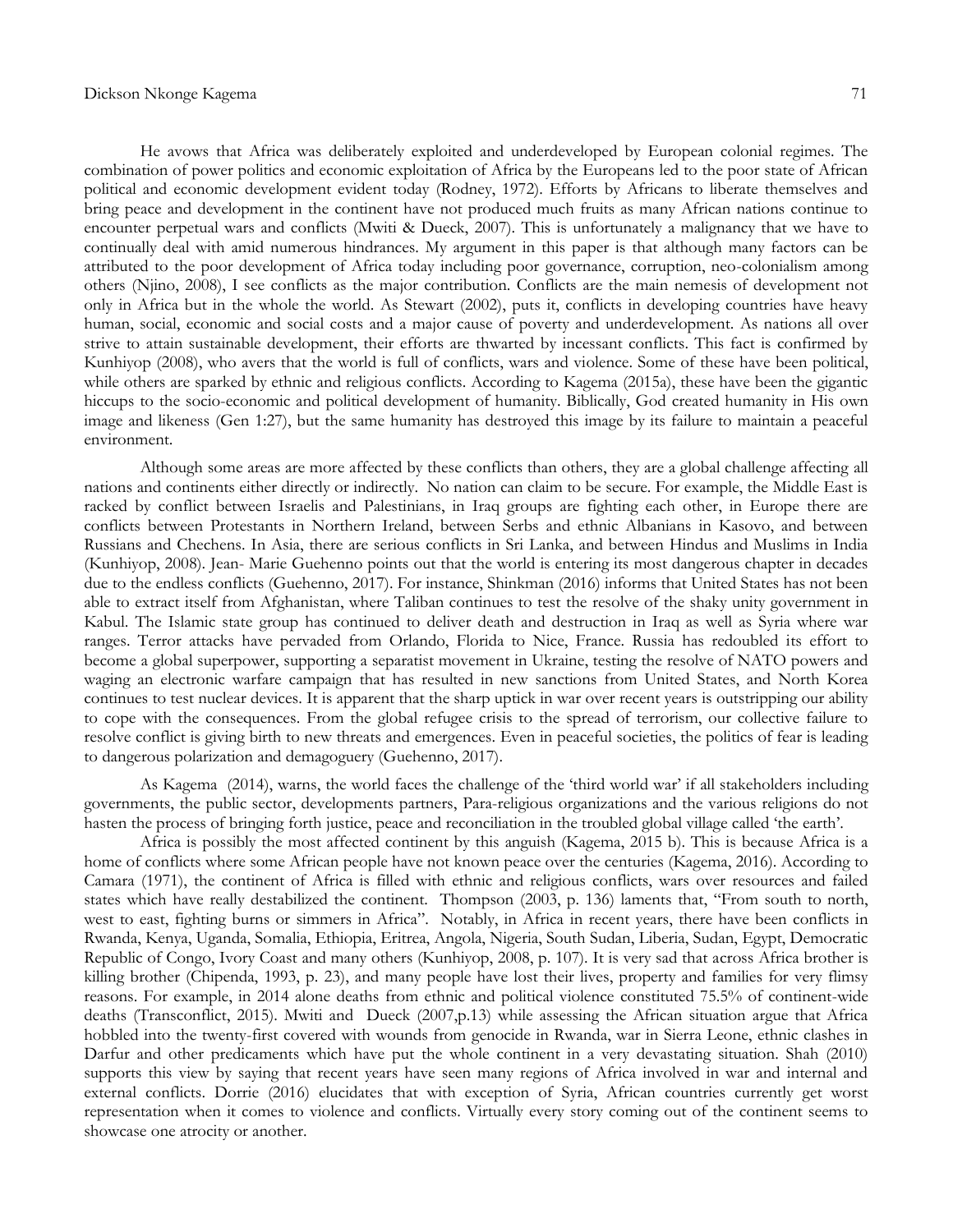For instance, in 2014, Africa experienced more than half of world-wide conflict incidents despite having only about 16 percent of world's population. It is possibly this poignant African situation that makes Desmond Tutu, the former Anglican Archbishop of South Africa dirge in desperation,

The picture is bleak and the prospect one of seemingly unmitigated gloom. It is as if the entire continent was groaning under the curse of Ham and was indeed in all aspects of the Dark Continent of antiquity. Africans may well ask: "Are we God's step children? Why has disaster picked on us so conspicuously?" We appear to be tragically unique in this respect (Tutu, 2004).

Africa as a developing continent has on top of the problem of under-development faced other problems which have hindered sustainable development including political power struggles, nepotism, tribalism, poverty, hunger, pollution, diseases, crime, unemployment, corruption, environmental degradation, breakdown of traditional family life among others (Kagema, 2012, p. 229). Kunhiyop (2008) argues that these vices or 'evils' are the main cause of conflicts in Africa and threaten the very existence of the African people. Mugambi (1989), advices that if at all any meaningful sustainable development will be attained in Africa these are the issues which must first be tackled. Justice, reconciliation and peace are inevitable components of sustainable development (Eliasson, 2013).

Consequently, religion which is highly viewed as the conscience of the society (Adeyemo, 1990), the agent of justice, reconciliation and peace ( Peachy, 1988), and the most trusted institution in many parts of the world, including Africa (Hendriks, 2006), has a role to play as far as resolving conflicts and the promotion of justice, reconciliation and peace is concerned. It is in this consideration that, Nthamburi (2000) calls the African religious leaders and theologians to lead the way of transforming Africa. Religion is an agent of peace, justice and reconciliation in any society (Shenk, 1983), but the sad thing is that as Wa Kasonga (1994) denotes, Africa has experienced perpetual conflicts and crises as religious leaders and their adherents watch. This is a situation that we cannot just ignore if at all we want to develop Africa. Borrowing from Kunhiyop (2008, p. 107), religions in Africa have to develop an understanding of the nature of these conflicts and how to religious leaders, theologians as well as adherents should respond to them.

Africa has an advantage in that religion is not a foreign phenomenon here. Religion has over the years remained part of the African cultural life influencing all aspects of life (Mbiti, 1969). It permeates into all department of life so fully that it is not easy or possible to isolate it ( Mbiti, 1969,p.1). As Gehman (2005) points out, even with secularization, religion continues to shape the attitudes and actions of large numbers of the African people. In this regard, religion becomes the best tool in the reconstruction of Africa ( Mugambi, 1995). This reconstruction definitely needs a peaceful environment, and as such the role of religion in the promotion of justice, reconciliation and peace cannot be over-emphasized (Kagema, 2015 a). This paper examines the situation in Kenya, especially after the noxious 2007/08 post election violence and what religions in Kenya can possibly do to bring forth justice and reconciliation, which the government has not been able to effectively offer.

## **2. The Situation in Kenya: The 2007/08 Post- Election Crisis**

The situation in Kenya has not been different from what has been experienced in other parts of Africa. Although there have been many ethnic conflicts in Kenya since independence in 1963, it was the 2007/08 Postelection violence that proved rather challenging to the Kenyan people (Center for Strategic and International Studies, 2011). The announcement of the contested presidential election results on 30th December 2007, giving a second term to President Mwai Kibaki, plunked Kenya into a serious crisis from whose effect we have not recovered. It was the worst political crisis in Kenya since independence (Kenya in Crisis Africa Report, 2008). There were other conflicts before but they were not of the magnitude of the 2007/08 post poll crisis. For instance, during President Daniel Moi's administration of 24 years (1978-2002), there was always ethnic violence during electioneering period as he and his cronies strived to retain power. Notably, Gifford (2009), informs that with the beginning of multi-party politics in Kenya in 1992, there were numerous conflicts engineered by the ruling party KANU.<sup>3</sup> He opines that "Yet far from the violence being spontaneous, there is evidence that the government was involved in provoking death, displacement and terror among ethnic groups" (p.12). This irresponsible behaviour by the government continued to 1997 elections, where politically-motivated ethnic violence returned leading to the death of many innocent people mainly the Kikuyus, Luos and Luhyas (Githiga, 2001).

 $\overline{a}$ 

<sup>&</sup>lt;sup>3</sup> KANU stands for Kenya African National Union. It was the party that led the country to independence in 1963. By the time President Moi retired in 2002, it was a very unpopular party.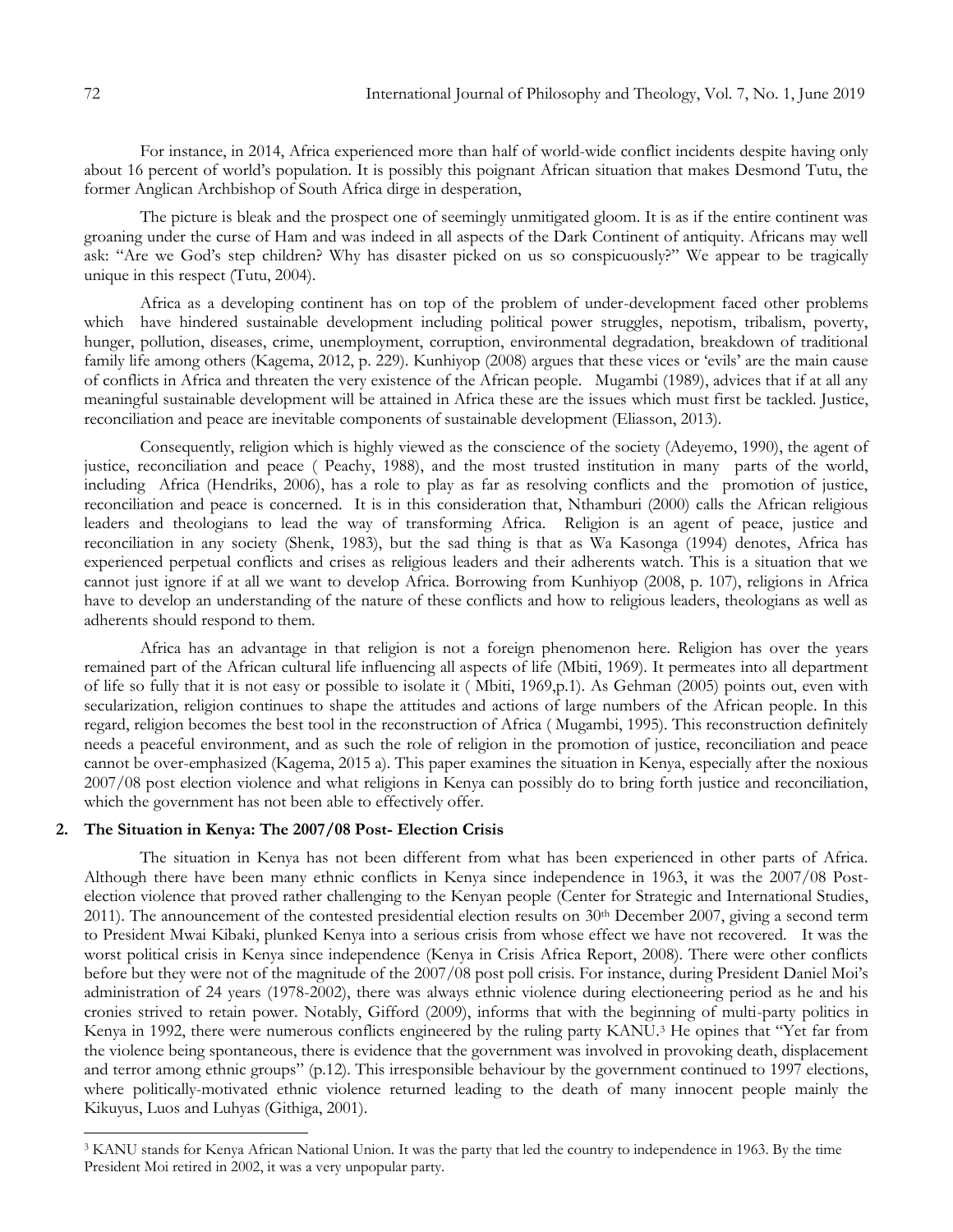#### Dickson Nkonge Kagema 73

The 2007/08 violence was however so grave that about 1,133 Kenyans lost their lives, at least 350,000 were internally displaced, more than 2000 became refugees, there was unknown number of sexual violence victims, 117,216 private properties were destroyed and 491 government-owned property ( offices, vehicles, health centers, schools) were annihilated (Center for Strategic and International Studies, 2011). This violence was a serious setback to the realization of Kenya Vision 2030 which had just been inaugurated (Kagema, 2015b).

The International bodies led by the former United Nations General Secretary, Kofi Annan brokered a peace deal between Mwai Kibaki of the Party of National Unity (PNU) and Raila Odinga of the Orange Democratic Movement (ODM), that led to the formation of a Coalition Government, where the former became the President and the latter the Prime Minister (BBC News, 2008). Many Kenyans, who were suffering in the midst of an unending war, got a sigh of relief. The Coalition government was characterized by unnecessary squabbles and antagonism (Amadi, 2009), but it brought peace in a country that was almost disintegrating.

The Commission of Inquiry into the Post-Election Violence (CIPEV) commonly known as the 'Waki Commission' since it was led by Justice Philip Waki was formed (CIPEV Report, 2008). This commission was to investigate facts and circumstances surrounding the violence, the conduct of state security agencies in their handling of the violence and make recommendations concerning these and other matters (CIPEV report, 2008). Among the many recommendations of the Commission was that,

To break the cycle of impunity which is at the heart of the post-election violence, the report recommends the creation of a special tribunal with the mandate to prosecute crimes committed as a result of post-election violence. The tribunal will have an international component in the form of the presence of non-Kenyans on the senior investigations and prosecution staff (CIPEV Report, 2008).

Although the tribunal was not formed, six political leaders from both Kibaki's PNU and Raila's ODM who were suspected of bearing the greatest responsibility for the violence were prosecuted at the International Criminal Court (ICC) at The Hague (BBC News, 2010). These were Uhuru Kenyatta (The current President), Francis Muthaura, Hussein Ali, William Ruto (The current Deputy President), Joshua Arap Sang and Henry Kosgey. They were charged of crimes against humanity, a move that was seen as a major relief to the victims of the violence (CNN News, 2011). Many saw this as an ideal way of ending the culture of impunity in Kenya and also ensuring justice for the victims. Unfortunately, this never came to be as all the cases flopped due to what was seen as poor investigation of the cases by then ICC prosecutor, Luis Moreno Ocampo and lack of sufficient evidence (The Guardian, 2016).

The 2007/2008 conflict was a dark moment for Kenya (Kagema, 2017). It made us lose what we had built over the years since independence including brotherhood, economy, infrastructure, peace and stability. Although efforts were made to rejuvenate the country from the effects of this violence, for example, the passing of the Constitution of Kenya (2010) and the formation of National Cohesion and Integration Commission (2011), not much has been achieved. While I acknowledge that there has been some effort by the government and other bodies to resettle and reconcile the people, there are still many Kenyans who are suffering as a result of this violence. For example, the victims are still crying for justice, some Internally Displaced Persons (IDPs) have never been resettled and rivalry still exists between many communities. On top of this, many of those who were responsible for this violence have never been punished and some of those who lost their relatives and property have never been compensated. See Figure 1 below.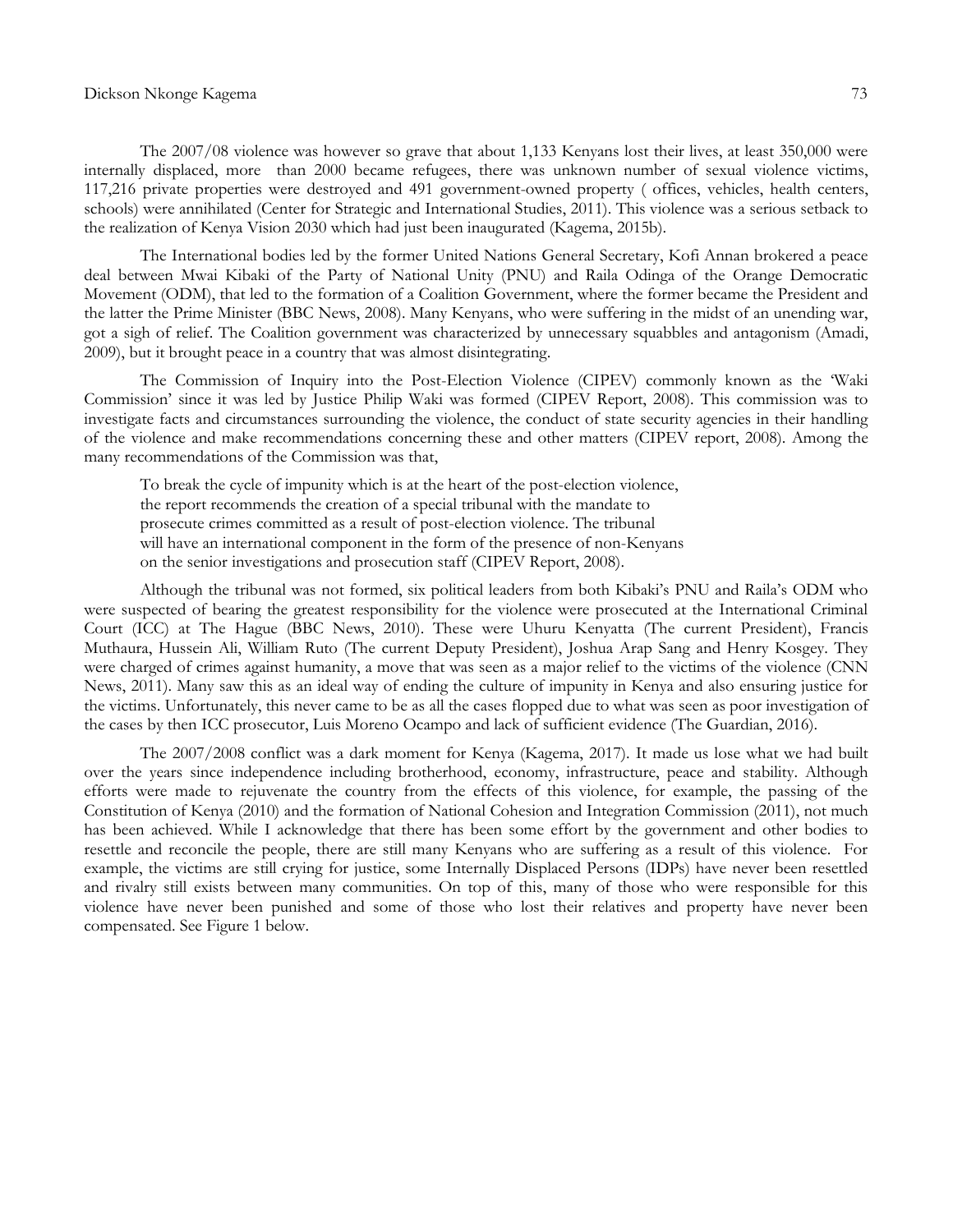

The victims of 2007-08 post-election violence in Naivasha complain of being neglected by the government (The Standard Jan. 20, 2017)

Evidently, reconciliation has not yet been achieved as there is still so much hatred between various Kenyan communities as confirmed by the 2017 Presidential elections where ethnic communities regrouped to support their own ‗tribe-men' and this almost led country to another inter-tribal war (Deutsche Welle, 2018). Gitonga (2017) affirms that Kenya has never recovered from the effects of the 2007/2008 Post election violence. This is the reality that the country may grapple with for quite some time unless something is done.

The government of Kenya has made strenuous effort to resettle the IDPs and also bring forth reconciliation between individuals and communities (Daily Nation, 2016, 20<sup>th</sup> Dec), but this has not gone without challenges which have made the initiative almost difficult. For example, lack of sufficient funds, failure to identify the real IDPs, lack of proper policy on IDPs, and corruption have been the major hiccups to the resettlement IDPs in Kenya (Mwiandi, 2008). As such many IDPs are still in the IDPs camps. As this happens, the cry of other victims whose injustices were perpetrated on, including sexual violence victims and those that lost their relatives and property has not been listened to. Gitonga (2017) opines that several years after the deadly post- election violence that hit the country leaving trail of death and destruction, many victims of the violence have not received any assistance from the state or any other body or individual. This is confirmed by Odhiambo (2017) who informs that more than two years ago, President Uhuru Kenyatta announced the establishment of a fund of 10 billion Kenya shillings to help the victims of the past injustices, including victims of the 2007/08 violence, but to date the government has not developed a plan of how the fund would be implemented. The victims have thus not received financial assistance, medical care, or any psycho-social support. Their suffering therefore continues.

The Truth, Justice and Reconciliation Commission (TJRC) that was established in 2013 to help heal historical injustices dating from well before 2007 post-election violence, proposed the reparation for the 2007/08 post-election violence victims as an ideal way of ensuring that justice, reconciliation and peace prevailed. Unfortunately this has never happened (Odhiambo, 2017). The National Cohesion and Integration Commission that had been formed in 2011 proposed the need for developing a Kenyan community of shared values, shared challenges, and equal opportunities based on a sense of hope, trust, and reciprocity. But the challenge was how can this be possible where there is no justice? The Truth, Justice and Reconciliation Commission (2013) proposed the need for justice, reconciliation and peace so as to build a stable Kenyan community. Sadly, this has not been given much attention and victims of the 2007/08 post-election violence are still crying for justice. As denoted by Maliti (2014), no peace and reconciliation is possible in Kenya if the justice of the 2007/08 PEV victims has not been prioritized.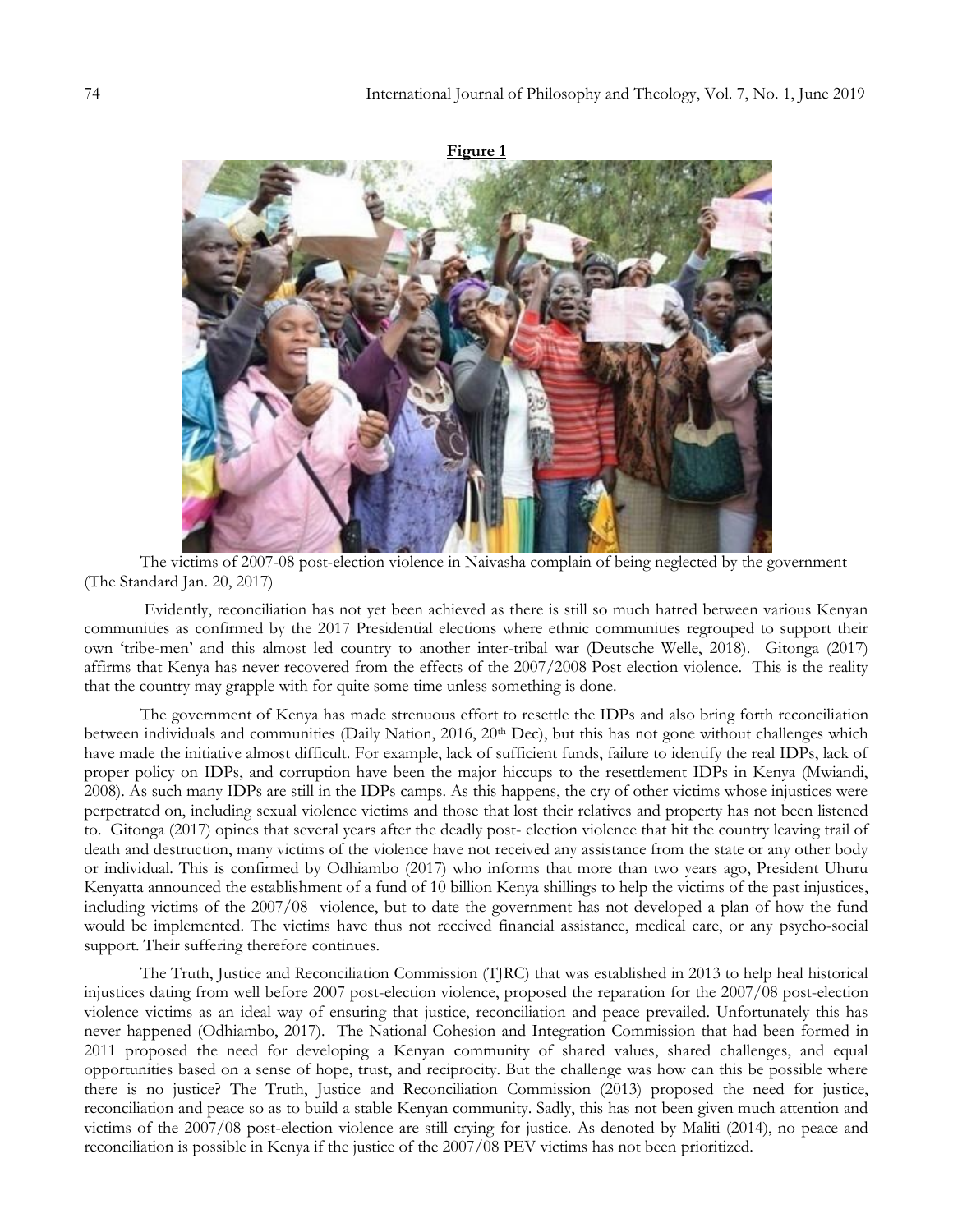A notable thing is that as this happens, religion which is the most trusted institution in Kenya (Kagema, 2012), the conscience of the society (Capital News, 2010, Adeyemo, 1990) and the institution followed by the majority of Kenyans (Kenya Population Census, 2010) has been silent.<sup>4</sup> In Kenya, religion still remains a crucial force with Christianity being followed by 83% Kenyans, Islam 11.2%, Traditionalists 1.7 % and other religions 1.6%. Only 2.4% of the Kenyan people do not subscribe to any religion (Kenya Population Census Results, 2010). In the midst of the 2007/08 post- election conflict, religious leaders had emerged to apologize to Kenyans for taking sides in the tribal and political divide and for doing little to stop the violence (Mue, 2008). Since then religions have done little to address the devastating state of the abandoned victims or even bring about the much needed justice, reconciliation and peace after this violence. As OKure (2011) says, religions as reconciling agents of God's reconciliation, justice and peace must not stand at the periphery as people suffer from the effects of violence. If religions hope to be relevant in the society, they should address injustices and bring hope. Theologians also need to develop a relevant theology that will bring forth justice, reconciliation and peace in a country that has experienced political turmoil since independence.

### **3. The Role of Religion**

 $\overline{a}$ 

Therefore the question we are asking is that 'Is there any role that religion as one of the stakeholders can play in the aftermath of the 2007/08 post-poll crisis in Kenya?' This is in consideration that Kenya is still predominantly a religious country with 98% of its citizens proclaiming one religion or another (Kenya Population Census, 2010, Kenya Religion Demographics, 2018). I am cognizant of the challenges facing religion all over the world due to secularization, but religion still commands considerable influence in many parts of Africa. In Kenya for example, Mugambi (1996, p. 25) refers to religion as social phenomenon fully blended with the way of life and communities. In other words, it influences people's art, culture and philosophy. A good example of how religion in Kenya has influenced all aspects of life is evidenced by the way in which even the major cities are designed. Mugambi (1996, pp. 25-28) avows that in and around the cities of Mombasa and Nairobi are significant religious landmarks. What is questionable is the magnitude of this influence as noted in an article in *Religion and Ethics Newsweekly* dated 13June 2018. It is noted in the article that,

Most Kenyans are religious. The country would be about 95 to 97 percent religious, 70 to 80 percent of that being from one of the Christian traditions. Another sizable percentage, perhaps 15 to 20, being from the Islamic community, and maybe 2 to 3 percent being Hindu and others. So Kenya is generally a religious community. But how this religion works out in economics, how it works out in politics, how it works out in ethnicity, how it works out in aesthetics, how it works out in defining ethical values, how it works as a true worship, as a religion itself — those are the critical questions that we are now being called upon to engage. We have assumed we are a peaceful country. We have assumed that our religion is deep enough. The truth is that it is not deep enough.

The last four lines best describe the nature of religion in Kenya. It is an institution that is followed by the majority of the Kenyans, yet it has not been able to convince many of them to follow it with absolute stanchness. The reasons for this may be many, but the stark fact is that unlike before when religious leaders were the most educated people in the society with high skills and knowledge, religion in Kenya as in other parts of Africa has failed to attract the best educated Africans into its leadership. This is affirmed by Roland Oliver in his study of Christianity, which is the dominant religion in East Africa. While assessing the general situation of the Church in Oliver (1952) was astonished to find that the post- colonial Church was growing at a tremendous rate with a huge population, but it had failed to allure even a handful of the elite Africans into its leadership. Although at the initial decades of colonialism in East Africa the elite Africans became either chiefs or church leaders, with the development of secondary education and the widening of secular opportunities, the churches begun to be out-spaced in the competition for the best educated people. The situation became even more serious with the beginnings of higher education whereby most of the best educated Africans opted for secular jobs. The African Church only attracted those with low academic standards. This led Oliver (1952: 291-2) to conclude that "A Church led by peasant priests risks disintegrating at the centre while expanding at the circumference". The observation of Oliver is not exceptional to Christianity. Other religions experience the same problem. For instance, when I was the Chaplain of Kenyatta National Hospital in Nairobi a few years ago, we searched for an Imam with a degree in Islamic Studies from a recognized University and with a  $C(+)$  plus and above grade at the Ordinary Level and we could not get any.

<sup>4</sup> This supports the earlier argument that religion still commands considerable influence in many parts of Africa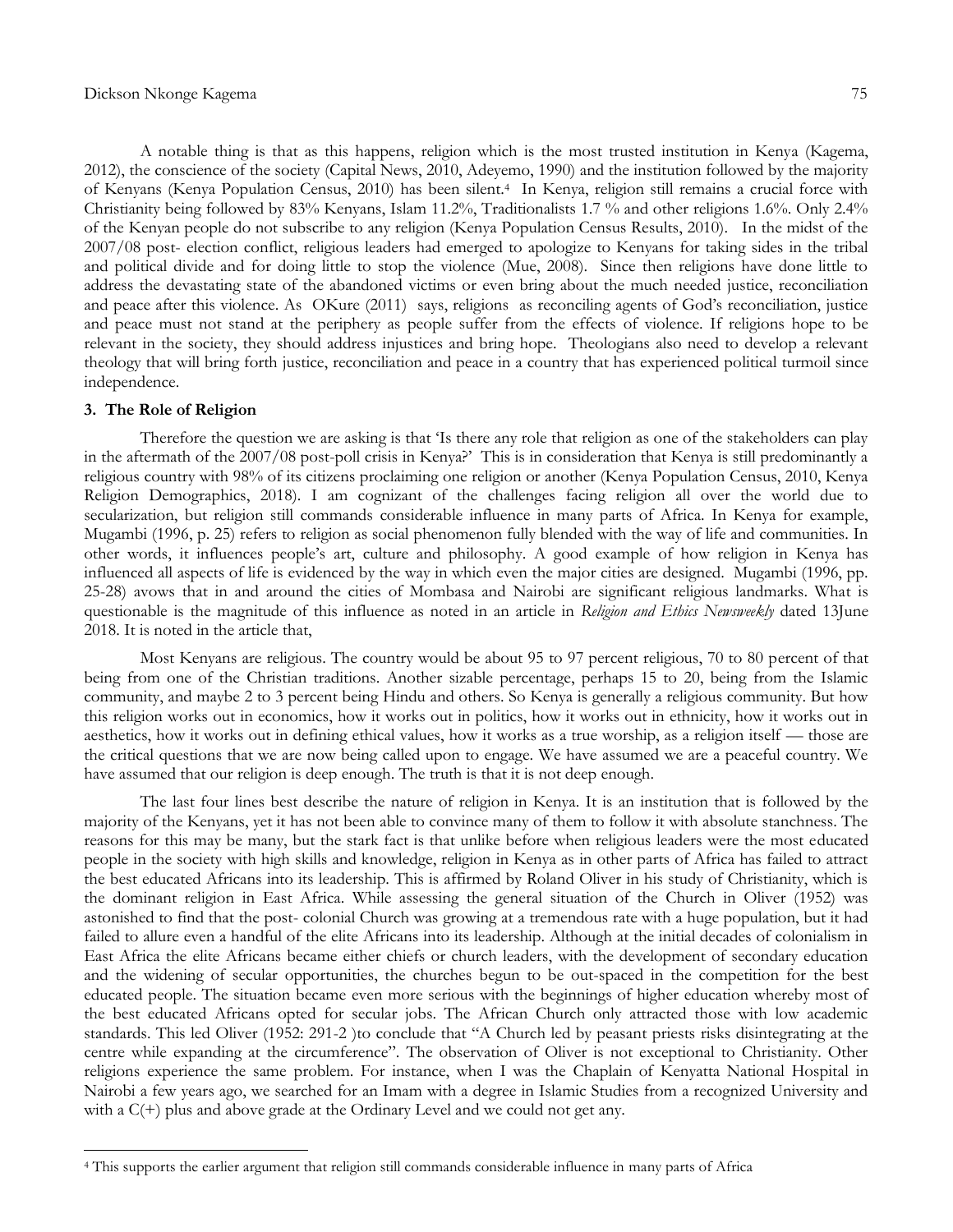I thus concur with Oliver because as far as religions continue to be led by leaders of very low academic standards, then we should not expect much influence from them. The subject of discussion in this paper, that is, the 2007/08 post-election violence can justify our argument. Mue (2008) informs that as Kenyans went through a period of anguish during this post-election turbulence, religious leaders took sides and supported their kinsmen. Sadly, after the end of violence, religions have done little to support the victims or bring forth the much needed reconciliation. I agree with Kipkemboi (2014) that if religions in Kenya had taken their God-given responsibility of being the conscience of the society, the 2007/08 post-election violence would not have escalated to the level it did and by now the plight of the victims could have been addressed.

I want to emphasize that religions have a role to play in the aftermath of the 2007/08 post-election violence in Kenya. Emile Durkheim has told us that religion is the 'conscience of the society' (Christiano, et. al, 2008), a definition which I have found no reliable grounds to refute. My concern is why religions have sometimes not taken this indelible role seriously especially here in Africa. Religion is the greatest of all means for the establishment of order in the world and for the peaceful contentment of all that dwell therein (Bahai International Community, 1994), but as Wa Kasonga (1994) denotes, Africa has experienced perpetual conflicts and crises as religious leaders and their adherents watch. This lackadaisical approach of religions is what possibly makes Kagema (2015a) and some other scholars including Mue (2008) and Kipkemboi (2014) conclude that the 2007/08 post-poll crisis that rocked Kenya was in part exacerbated by the religious leaders. When in their guilt they tried the calm the situation after the violence broke out, it became a difficult venture as they were regarded as 'traitors' by their followers (Kagema, 2015 a).

That notwithstanding, I want to emphasize that the dominant religions namely Christianity, Islam, African Traditional Religion and others have a role to play in the aftermath of the 2007/08 violence. By its very nature, religion is an agent justice, reconciliation and peace. Mubangizi (2011) avows that justice, peace and reconciliation are to be considered not as some specialized functions suited to only to those specially trained, but as part of deeper process of evangelization. Mubangizi is talking from a Christian point of view but his assertion is important to all religions, especially the new religions in Africa if we adopt the term evangelization to imply 'spreading a religion'. Thus the promotion of justice, reconciliation and peace is the core business of all religions. It is possibly due to this that all religions give ingrained prominence to peace as shown in the section below.

## **3.1 Religion and Peace, Justice and Reconciliation**

In this section I want to give a few examples to illustrate that all religions are founded on the principles of justice, peace and reconciliation.

In Judaism and Christianity, God is first and foremost God of peace, Justice and reconciliation. He is a peaceful creator who creates a peaceful universe. The plants, birds, animals and humanity lived together creating a serene environment (Gen. 1: 11- 31). In the Jewish culture (Judaism), the salutation is 'Shalom' which means 'Peace'. There are about 296 verses in the Jewish Bible on peace (Art & Bible, 2015). In Judaism and Christianity God is basically regarded as the giver of peace. The Lord gives strength to his people and blesses them with peace (Ps. 29:11). The promised Messiah will be called ‗The Prince of peace' (Is.9:6). The words of Prophet Isaiah can help us understand how the Jews take their God: ‗You Lord give perfect peace to those who keep their purpose firm and put their trust in you' (Is.26:3). The New Testament is regarded as peace book (Grimsrud, 2013). It has more than twenty verses on peace which implies that even in Christianity peace is highly regarded (Eyck, 2017). Jesus Christ taught peace and nonviolence (Jones, 2014). In the Sermon on the Mount, Jesus addressed the *Lex Tallionis<sup>5</sup>* by saying that,

You have heard that it was said 'Eye for an eye, and tooth for tooth'. But I tell you, Do not resist an evil person. If someone strikes you on the right cheek, turn to him the other also. And if someone wants to sue you and take your tunic, let him have your cloak as well. If someone forces you to go a mile, go with him two miles ( Mtt. 5:38- 41).

When Peter drew out his sword and cut off the ear of one of the high priest's servant who had come to arrest Jesus, Jesus' response was ‗ Put your sword back in its place for all who draw the sword will die by the sword' (Mtt.26:52).

 $\overline{a}$ 

<sup>&</sup>lt;sup>5</sup> The Jewish law which demanded that if someone kills, he also be killed, if someone plucked out another's eye, his is also plucked off and so on. It is a called ' eye for an eye, tooth for tooth' law.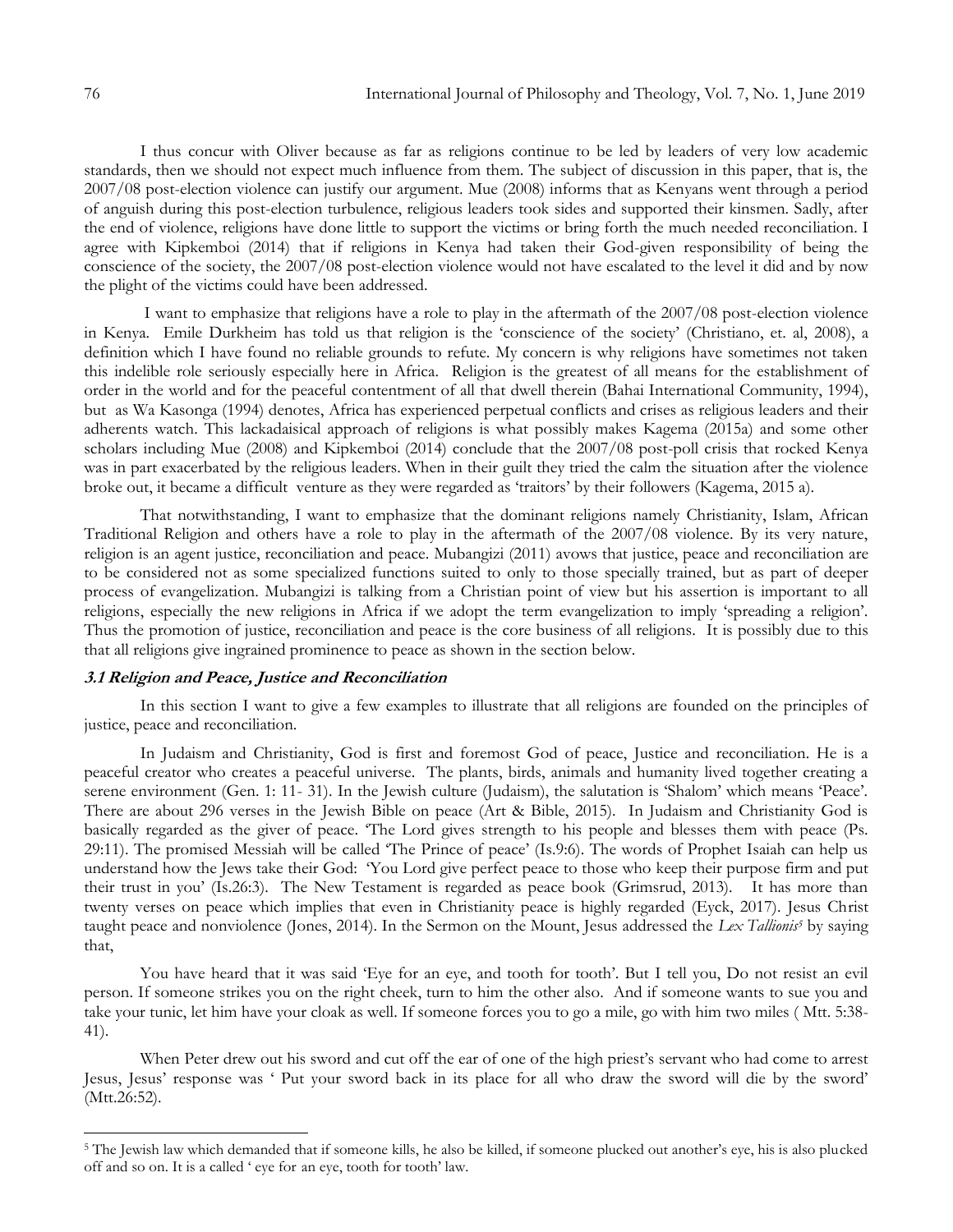#### Dickson Nkonge Kagema 77

When it comes to justice, the Christian and Judaic scriptures show that God is just and loves justice. "He is the Rock, his works are perfect, and all his ways are just. A faithful God who does no wrong, upright and just he is . . .‖ (Deut. 32:4). Pertaining reconciliation, Okure (2011), says that it is God's work. God justifies us, declares us righteous, and gives us divine peace. Humanity and the entire creation benefit from this reconciliation (Col.1:20; Rom.8:19-21). Saint Paul sees the ministry of Jesus Christ as that of reconciling humanity with God. He says that ―God was in Christ reconciling the world to Himself, not counting their trespasses against them, and He has committed to us the word of reconciliation" (2 Cor.5: 19). "Now all these things are from God, who reconciled us to Himself through Christ and gave us the ministry of reconciliation (2 Cor.5:18) and "through Him to reconcile all things to Himself, having made peace through the blood of His cross; through Him, I say, whether things on earth or things in heaven" (Col.1:20). "Therefore, we are ambassadors for Christ, as though God were making an appeal through us; we beg you on behalf of Christ, be reconciled to God"  $(2 \text{ Cor.5:20})$ , "For if while we were enemies we were reconciled to God through the death of His Son, much more, having been reconciled, we shall be saved by His life" (Rom.5:10). "And not only this, but we also exult in God through our Lord Jesus Christ, through whom we have now received the reconciliation" (Rom. 5:11). These and more biblical texts indicate that Christianity is based on the fundamentals of peace, justice and reconciliation, and there is no way in which the Church can stand at the periphery in the absence of these in the society or nation. Thus, the Church must strive to bring justice, peace and reconciliation in Kenya after the fatal 2007/08 post election violence whose effects have continued to irk some Kenyans.

The other religion we need to look at is Islam which is followed by 11 percent of Kenyans according to the 2009 Population Census Results. Islam is a religion of peace. The root word for Islam, that is, 'Silm' refers to making peace, being a mutually peaceful environment, being secure, finding peace and so on ( Algul, 2015). In the Quran,God is associated with peace. Islam is submission to God, accepting his authority as well as obeying his orders. A Muslim is one who is under the peaceful and safe shade of Islam (Berkeley Center, 2017). All Muslims must thus promote peace at all costs. Although Prophet Muhammed waged war, he always sought a just peace- sometimes over protests of his companions (Berkeley Center, 2017).

During the early centuries of Islam, scholars set ethical limits on war-making. Intentions had to be pure, and not just self-interested, and the use of force had to be absolutely necessary, for example, to protect the religious community, preserve justice, or defend territory. Therefore, Jihad to extend the abode of Islam was driven more by imperial than by religious considerations. The Qur'an forbids coercion in religious affairs: "There is no compulsion in religion.‖ (Qur'an 2:256) and killing a life without cause is equivalent to "killing the whole human race" (Qur'an 5:32). Modern calls for holy war against the infidels, articulated by Islamic fundamentalists are at odds with the Islamic tradition and roundly denounced by leading Muslim scholars (Berkeley Center, 2017). The following Islamic texts possibly enables us understand the approach of Islam towards peace and reconciliation,

And if two parties of the believers quarrel, make peace between them; but if one of them acts wrongfully towards the other, fight that which acts wrongfully until it returns to Allah's command; then if it returns, make peace between them with justice and act equitably; indeed Allah loves those who act equitably. (al-Hujurat**,** 49/9)

No good is there in much of their private conversation, except for those who enjoin charity or that which is right or conciliation between people. And whoever does that seeking means to the approval of Allah – then We are going to give him a great reward**.** [Quran 4: 114]

Thus Islam urges the believers to regard 'reconciling people' as one of his most important aims in their worldly life, as it is through reconciliation that the Ummah becomes a coherent unit where one part thereof seeks to amend the other part. Thus, it becomes like a single body; if one organ of it complains, the rest of the body suffers sleeplessness and fever. Neglecting this matter leads to the disintegration of the Ummah and the severance of its ties (Islamweb.net, 2016).

Pertaining justice in Islam, it is the central theme in the Koran as shown the following texts,

(Asad) O YOU who have attained to faith! Be ever steadfast in your devotion to God, bearing witness to the truth in all equity; and never let hatred of any-one lead you into the sin of deviating from justice. ... And remain conscious of God: verily, God is aware of all that you do (Quran 5:8).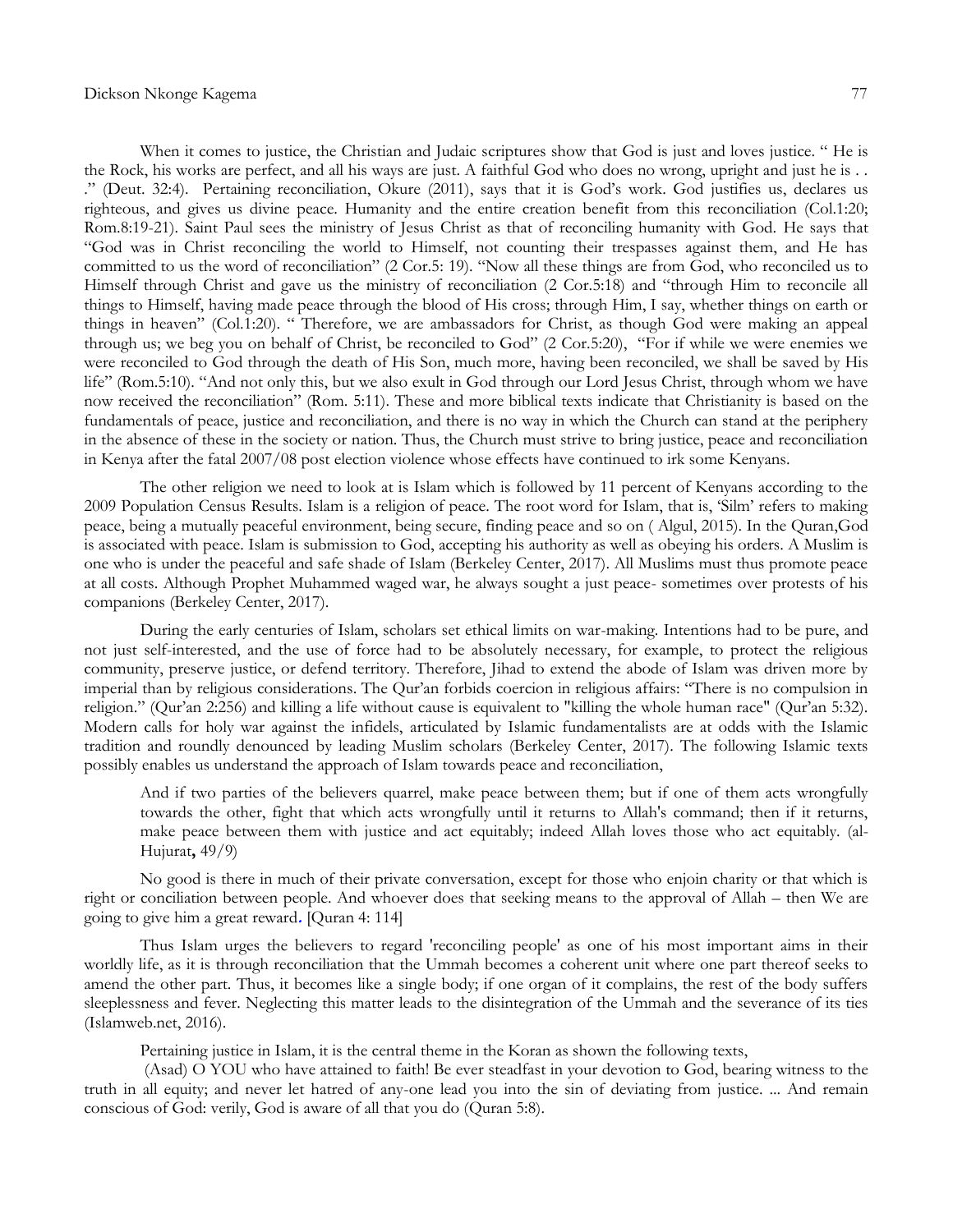―God commands justice and fair dealing...‖ (Quran 16:90)

―O you who believe, be upright for God, and (be) bearers of witness with justice!...‖ (Quran 5:8)

―O you who believe! Stand out firmly for justice, as witnesses to Allah, even if it be against yourselves, your parents, and your relatives, or whether it is against the rich or the poor..." (Quran 4:135)

―Let not the hatred of a people swerve you away from justice. Be just, for this is closest to righteousness…‖ (Quran 5:8)

And the Word of your Lord has been fulfilled in truth and in justice. None can change His Words." (Quran 6:115)

―…When you speak, speak with justice, even if it is against someone close to you…‖ (Quran 6:152)

These and more Islamic texts clearly indicate that Islam is a religion which advocates peace, justice and reconciliation. As such, Muslims have an obligation of promoting these virtues in the society. Thus Muslims have a role to play in Kenya in bringing forth the much needed justice, peace and reconciliation after the 2007/08 post election violence.

Similarly, African Religions are religions of peace. Kagema (2015 a) regards African Traditional Religion as a religion of peace which is friendly to all other religions. The African Conception of God shows that God is the author of peace. We can learn a lot concerning how Africans associate God with peace by looking at the following two prayers by the African communities extracted from Kagema (2015a). These are,

- **i) The Kikuyu prayer:** *Thaii! Thathaiya Ngai! Thai!* (Peace we beseech you God, Peace!)
- ii) **The Tharaka prayer**: *Murungu wa thiiri, ii*, *Tue ukiri, ii*, *Turetere mbura, ii* ( God of peace, give us grace, give us rain)

These two prayers are examples of how Africans take God. In Africa God is believed to be the creator of all life and peace (Shenk, 1983, p.6). Since God in Africa is known to be the God of peace, justice and reconciliation, the African people have always endeavored to ensure that these principles prevail in every family and community (Kagema, 2014). Therefore, the promotion of justice, peace and reconciliation becomes a key aspect in the African life.

From the underlying arguments, it is clear that all religions in Kenya should be involved in the promotion of justice, reconciliation and peace so as to reconstruct the country after the grave 2007/08 post election violence that rocked this country and whose effects continue to be felt to date. As to what religions should exactly do, I propose the following actions as essential in building a stable country after the 2007/08 post election violence:

- i) Religions should urge the government to ensure that the justice of the victims is attained. There are many people who lost their property and lives, yet those responsible have never been punished. Many of those who lost their property have never been compensated. Punishment of the offenders and compensation of the victims should be encouraged as an ideal way of helping the victims recover what they lost and bringing forth justice. The resettlement of all the victims will be a milestone in bringing forth reconciliation and peace.
- ii) Religions should urge the government to implement some of the recommendations of the Truth, Justice and Reconciliation Commission (TJRC) as a way of promoting justice, peace and reconciliation after the 2007/08 post election conflict. Some of the main recommendations of the TJRC (2013) included,
- a) The Government should immediately carry out counselling services, especially to those who lost their entire families to avoid mental breakdown. It is not too late to counsel the victims because they have not undergone any counselling at all.
- b) The Government should address the question of equality in this country. We do not want to feel as if we do not belong to this country. We demand to be treated the same just like any other Kenyan in any part of this country. We demand for equal treatment.
- c) Anybody who has been involved in the killing of Kenyans, no matter what position he holds, should not be given any responsibility.
- d) The Government should offer apology to the people of Kenya, the reason being that it was supposed to protect its citizens yet it allowed its security forces to violently attack them and, therefore, perpetrated gross violation of their rights.
- These are recommendations which religions should support so that justice for all Kenyans is ensured.
- iii) Mwamba (2019) suggests that religions can set an example by offering pastoral care and peace building programmes aimed at bringing the Kenyan communities and individuals together. He gives an example of the Presbyterian Church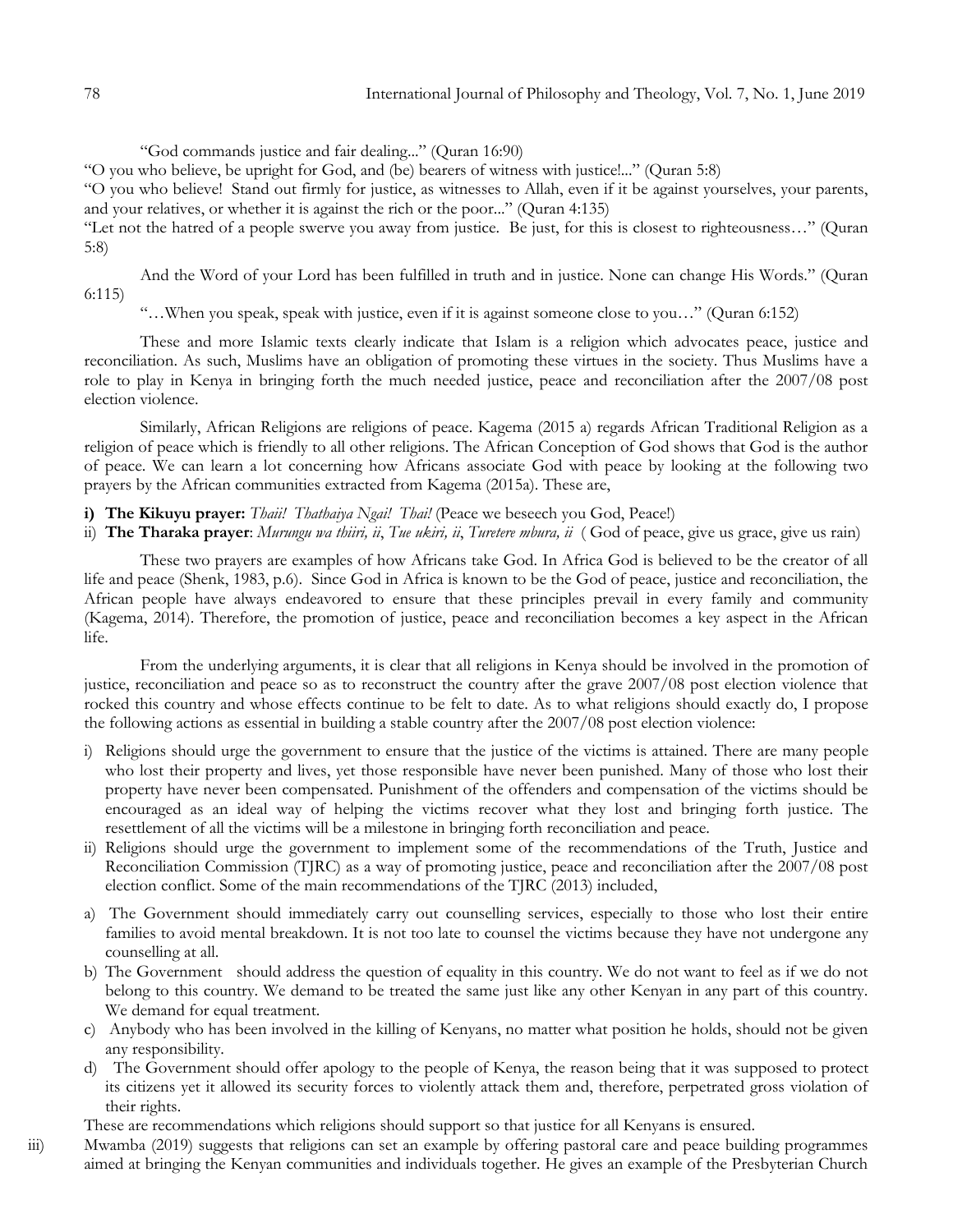of East Africa (PCEA) which after the 2007/08 post election violence came up with a programme designated "Operation Timothy" for the people affected by the violence. This theme was derived from 1Timothy 6:18 where Paul instructs Timothy to be generous and ready to share with others. Although Mwamba argues that the programme has not succeeded due to lack of support from the PCEA's leadership, it was a recommendable endeavor which should be emulated by all religions and religious organizations.

- iv) Kariuki (2016) suggests that as a process of peace and reconciliation, religious leaders and religions in general should offer training seminars and workshops, community outreach, awareness raising events, and the rehabilitation of wartorn structures including provision of humanitarian assistance, shelter, food, healthcare and education. This is especially important for the 2007/08 post election victims who are still groaning in desperation.
- v) Inter-ethnic Scriptural Study and Peace building lessons- Scripture includes the Bible, Koran and other sacred books. Studying the word of God together is an ideal way of bringing individuals and communities together. Gawere (2006) avows that peace building can be attained through inter-ethnic study of the Bible or any other religious books. Kariuki (2016) advices that when conflicting communities hold relatively low perceptions of each other, it is of essence that interventions such as Bible study be employed to bring them closer. Thus, the promoting favourable relation through the study of the scriptures is one of the crucial steps towards the building of a harmonious world of long lasting peace and common prosperity (Mwamba, 2019). It is therefore a strategy that the religious leaders cannot underestimate as they aim to reconcile the Kenyan communities and individuals after the 2007/08 post election violence.
- vi) Prayer meetings and Peace building fellowships- Prayer is the commonest act of worship in all religions. Robbins (2001) regards prayer as one of the most important things that a religious person can do. In Christianity there are prayers specifically meant for peace. For example, prayer for peace as contained in Anglican Church of Kenya's Modern Services Prayer Book (1991) forms an integral part of Anglicans' morning and evening worship. Such prayers are meant to alert Christians on their personal call to foster peace and maintain tranquility in the society (Kariuki, 2016). The interreligious prayers and fellowships geared towards peace and reconciliation would pray a significant role in bringing communities and individuals together after the tension that the country went through in 2007 and 2008. As we do this, the following texts from the Koran and the Bible give us the much needed assurance from God Himself.

"When my servants ask thee concerning me, I am indeed close to them: I listen to the prayer of every suppliant when he calleth on me: Let them also, with a will, listen to my call, and believe in me: that they may walk in the right way" (Sura 2:186).

― If my people who are called by my name will humble themselves and pray and seek my face and turn from their wicked ways, then I will hear from heaven and will forgive their sins and restore their land" (2 Chronicles 7:14).

#### **4. Conclusion**

The 2007/08 post election violence is a scar that that will take a long time to be erased from the minds of many Kenyans. It unexpectedly hit the country and destroyed our social, political, economic, moral and religious fiber. Although effort has been made by various stakeholders including the government, international bodies and Nongovernmental organizations to address the effects of this violence, not much have been achieved as some victims continue to suffer in Internally Displaced People's camps. What is daunting is that as the victims of the violence suffer and the communities antagonize each other, religion which is supposed to be the conscience of the society is silent. One can as well ask, ‗What is the need of religion if it is not helping people in their desperation?' In this regard, this paper argues that religion has a role to play in the aftermath of the 2007/08 post election violence. By it its very nature religion is an agent of justice, peace and reconciliation. Because of this, the various religions operating in Kenya namely Christianity, Islam, African Religion and others should seen it as their indelible responsibility to promote justice, peace and reconciliation in the country after the grave 2007/08 post election violence that almost disintegrated the whole nation.

### **References**

Adeyemo, T (1990). The Church in Africa Today in Adeyemo, T.(ed), *Church and Society… Can they Work in Harmony?* Nairobi: AEAM

Algul, H (2015). *Peace and Islam*. [www.peaceandislam.com/](http://www.peaceandislam.com/) (Accessed on 14/6/2019)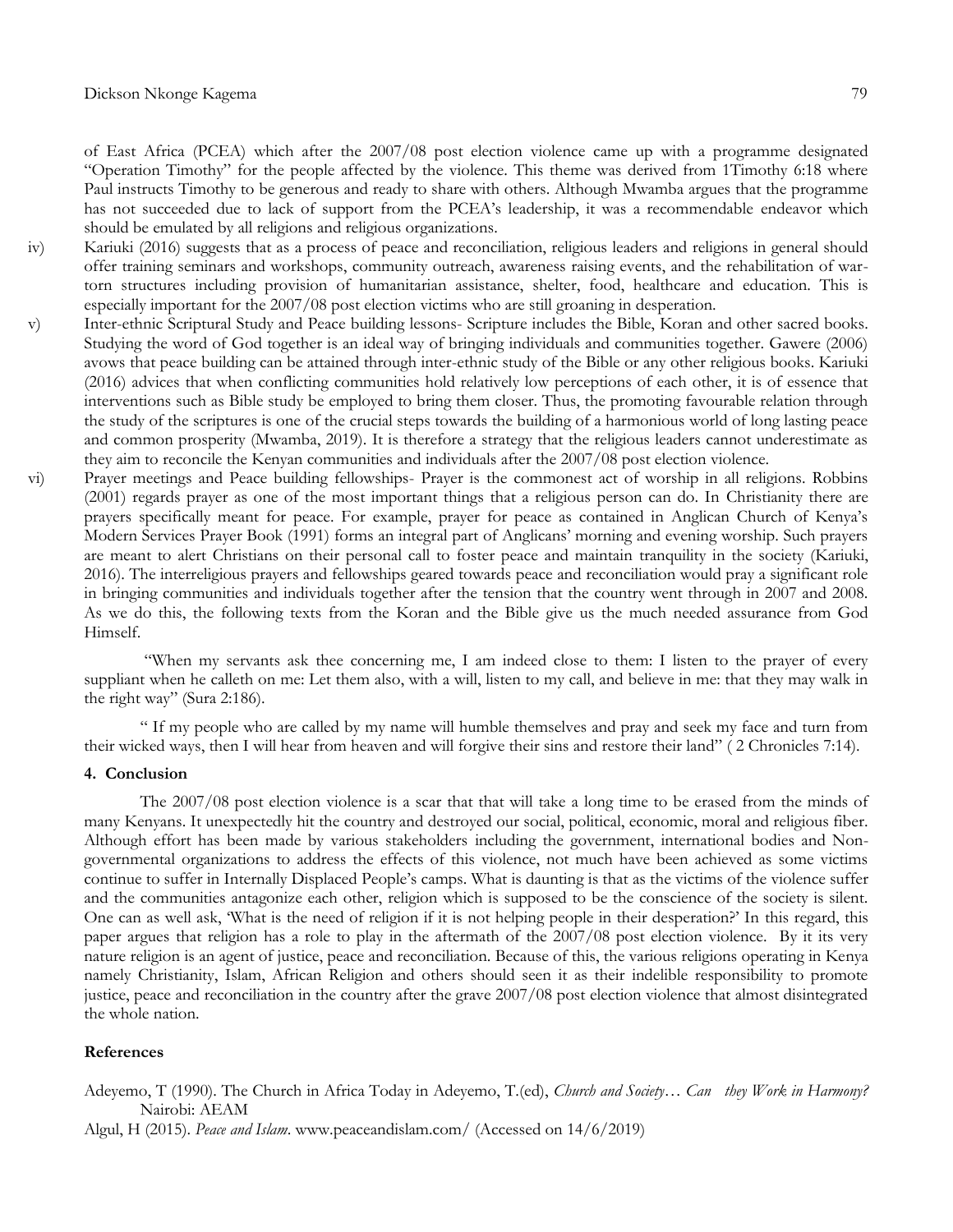- Amadi, H (2009). Kenya's Grand Coalition Government. *<https://www.jstor.org/stable/40607828>* (Accessed on 11/6/2019).
- Anglican Church of Kenya Modern Services Prayer Book (1991). Nairobi: Uzima
- Art and Bible (2015). https://myeggoo/bible (Accessed on 1/10/2018)
- Bahai International Community (1994). The Role of Religion in Social Development. *https/www.bic.org* (Accessed on 14/6/2019)
- BBC News (2008, 28 Feb). 'Kenya Rivals agree to share power'. newsbbc.co.uk. Accessed 1/10/2017.
- Berkley Center (2017). Islam on Peace and Violence [https://berkleycenter.georgetown.edu/essays/islam-on-peace](https://berkleycenter.georgetown.edu/essays/islam-on-peace-and-violence)[and-violence](https://berkleycenter.georgetown.edu/essays/islam-on-peace-and-violence) (Accessed on 14/6/2019).
- Camara, H (1971) *Spiral of Violence.* London: Seed and word.
- Capital News (2010), July 4). *[www.capitalfm.co.ke](http://www.capitalfm.co.ke/)*. (Accessed on 11/11/2017).
- Center for Strategic and International Studies (2011) "Post- Election violence in Kenya and its aftermath" *[www.cs.org./blogs/smartglabal-](http://www.cs.org./blogs/smartglabal)health*. Accessed on 1/10/2017.
- Chipenda, (1993) ―The Church of the Future in Africa‖ in D. Waruta (ed.) *African Church: Challenges and Promises* Nairobi. AACC.
- CNN News (2011, 6th April) 6 Kenyans to appear at The Hague on crimes against humanity charged.
- Commission of Inquiry into Post Election Violence (Waki Report), 2008. Available at Kenya law.org/…/Reports/Commission of inquiry into post election violence pdf. (Accessed on 16/10/2017). Constitution of Kenya (2010)
- Christiano, K.J. et. al, (2008). *Sociology of Religion: Contemporary Developments.* Langham MD: Rowman Little Field Publishers.
- Daily Nation, 2016, December 20.
- Deutsche Welle (2018) Africa. m.d.w.com/en/in Kenya-politics-sp lit-on-ethnic-divide la 37442394 (Accessed on 28/3/2018)
- Dorrie, P. (2016). "The wars Ravaging in Africa in 2016" national interest.org. (Accessed on 1/10/2017).
- Elliasson, J (2013). [https://www.brookings.edu/blog/brookings-now/2013/10/17/un-deputy-secretary-general-jan](https://www.brookings.edu/blog/brookings-now/2013/10/17/un-deputy-secretary-general-jan-eliasson-no-peace-without-development-no-development-without-peace/)[eliasson-no-peace-without-development-no-development-without-peace/](https://www.brookings.edu/blog/brookings-now/2013/10/17/un-deputy-secretary-general-jan-eliasson-no-peace-without-development-no-development-without-peace/) (Accessed on 12/11/2018).
- Eyck, W.V (2017). 20 Encouraging Verses about the Peace of God.https://www.ibelieve.com./…/20encouragingbible-verses-about-the-peace-of-god.htm (Accessed on 15/6/2019).
- Gawere, M .I (2006). Peace Building: Theoretical and Concrete Perspectives in Peace and Change, Vol.31, No.4, pp.435-478.
- Gehman, R (2005). *African Traditional Religion in Biblical Perspective*. Nairobi: EAEP
- Gifford, P (2009). *Christianity, Politics and Public Life in Kenya*. London: Hurst & Company
- Githiga, G (2001). *The Church as the Bulwark against Authoritarianism.* Oxford: Regnum
- Gitonga, A (2017). "Victims of Kenya's 2007 post-election violence threaten to boycott 2017 polls. The standard, https:// standardmedia.co.ke/article/200023636/victims-of-kenya's-2007-post-election-violence-threaten-toboycott-2017-polls. (Accessed on 13/11/2017)
- Grimsrud, T (2013). The New Testament as Peace Book. https//:peacetheology/net/2013/12/05/the-newtestament-as-a-peace-book (Accessed on 14/6/2019).
- Guenhenno, J (2017). "10 conflicts to watch in 2017". Foreign policy.com.2017/01/05/10 conflicts to watch in 2017. ( Accessed on 1/10/2017).
- Hendriks, J (2006). Sustainable Seminaries, Reliable Leadership: The Net ACT Story 2000-2010.

http://academic.sun.ac.za/netact/PAPER-TEA-LIMURU 20 AUG 2010.pdf

Human rights watch (2016, April 5). Kenya Deputy President's Case ends. *[www.hrw.org.](http://www.hrw.org/)* Accessed 17/10/2017.

Islamweb.net, (2016).The Virtue of Reconciling People.

<https://islamweb.net/en/article/214492/the-virtue-of-reconciling-people> (Accessed on

15/6/2019).

- Jones, E (2014). Jesus Christ Taught Peace and Nonviolence. [https://lifehopeandtruth.com/god/who-is-jesus/christ](https://lifehopeandtruth.com/god/who-is-jesus/christ-taught-peace-and-nonviolence/)[taught-peace-and-nonviolence/](https://lifehopeandtruth.com/god/who-is-jesus/christ-taught-peace-and-nonviolence/) (Accessed on 15/16/2019).
- Kagema, D.N (2012). "Developing Church leaders in Africa for Reliable Leadership: A Kenyan Perspective" Dutch *Reformed Theological Journal*, Vol. 53, No. 3 & 4, pp. 228 - 240.
- Kagema, D.N.(2014). "Relationship between Religion and Science in Mission Reflection form an African Christian perspective‖ *Research in Humanities and social sciences*. Vol. 4, No. 2, pp. 46 – 54.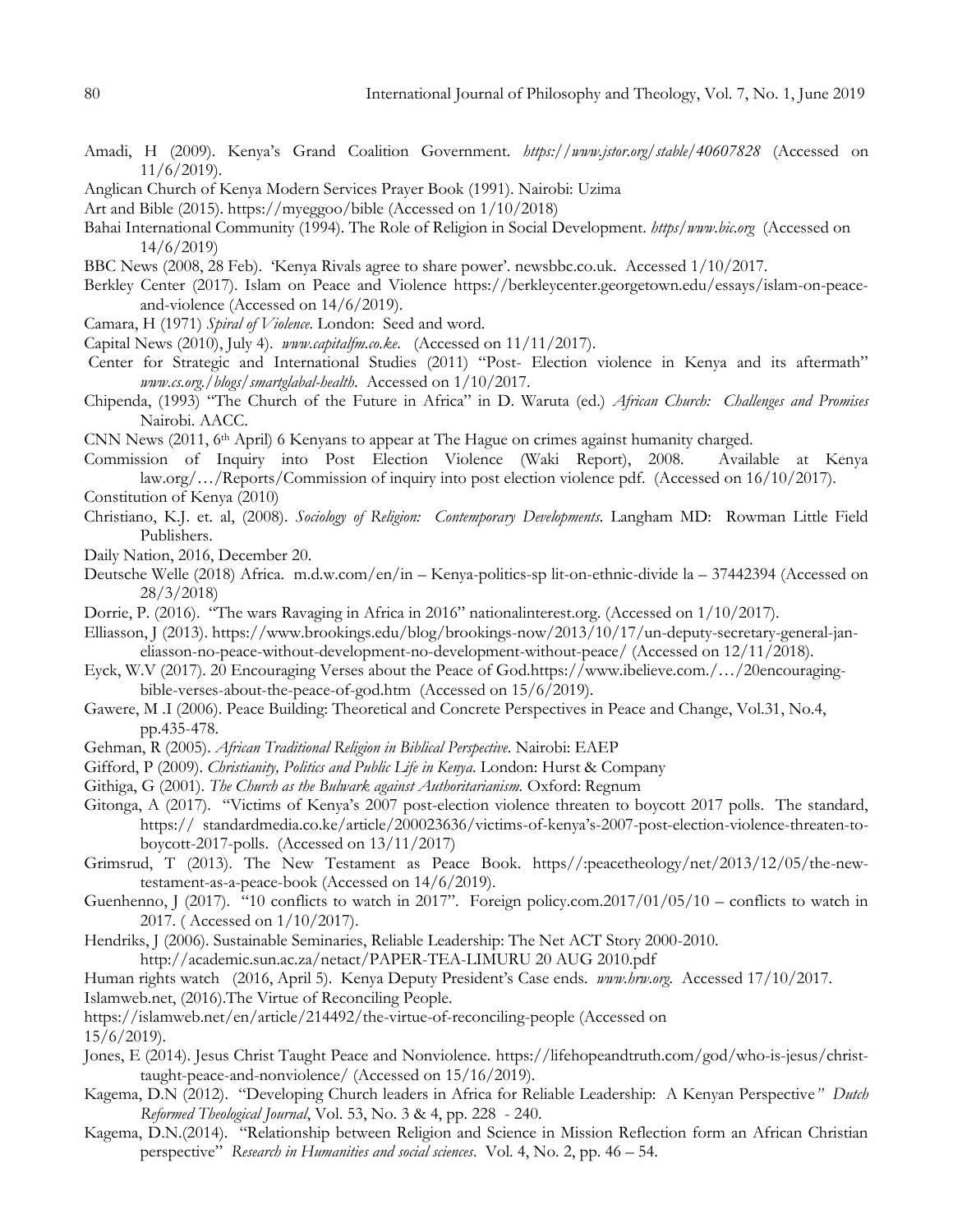- Kagema, D.N. (2015 a) The Role of ATR in the promotion of Justice, Reconciliation and peace in Africa: A Kenyan experience *"International Journal of African and Asian Studies*. Vol. 15, 1 – 9
- Kagema, D.N. (2015 b). The role of the church in the realization of vision 2030 in Kenya. *Journal of Educational Policy and Entrepreneurial Research*, Vol. 2, No. 3, pp. 61 – 72
- Kagema, D.N. (2016). Towards an African Oikotheology. *International Journal of Scientific Research*, Vol. 1, No. 1, pp. 53 – 73.
- Kagema, D.N. (2017). "Demystifying National cohesion, values and principles of Good Governance" A presentation during the  $2<sup>nd</sup>$  Chuka University open week held between  $5 - 9$  June.
- Kariuki, J.K (2016).Peace Building among the urban poor of Mathare informal Sector in Nairobi County: The interventions of the Anglican Church of Kenya, Unpl. MA Thesis, Nairobi: University of Nairobi.
- Kenya in Crisis Africa Report (2008). [https://www.crisisgroup.org/africa/horn-africa/kenya/kenya-crisis\(Accessed](https://www.crisisgroup.org/africa/horn-africa/kenya/kenya-crisis(Accessed%20on%2026/11/2017))  [on 26/11/2017\)](https://www.crisisgroup.org/africa/horn-africa/kenya/kenya-crisis(Accessed%20on%2026/11/2017))
- Kenya Religion Demographics (2018)<https://www.indexmundi.com/kenya/religions.html> (Accessed on 13/6/2019).
- Kipkemboi, B (2014). Kenya's Churches Stand Accused too. [https://neveragain.co.ke/kenyas-churches-stand](https://neveragain.co.ke/kenyas-churches-stand-accused-too/article)[accused-too/article](https://neveragain.co.ke/kenyas-churches-stand-accused-too/article) (Accessed on 14/6/2019)
- Kunhiyop, S.W. (2008). *African Christian Ethics*. Zondervan: Hippo Books
- Maliti,T(2014). "Victims of Kenya's post-election violence still destitute, seeking justice"*International Justice Monitor*, *[https://www.ijmonitor.org/.../victims-of-Kenya-post-election-violecne-still-destitute-seeking-justice.](https://www.ijmonitor.org/.../victims-of-Kenya-post-election-violecne-still-destitute-seeking-justice)* (Accessed on 26/11/2017)
- Mbiti, J.S (1969). *African Religions and Philosophy*. Nairobi: EAEP
- Mue, N. (2008). Regaining our saltiness: The Role of the Church in the post-election violence in Kenya'. Address to the Reunion and Annual General Meeting of Kenya Church Association, held in St. Andrews Church London on 10 May.
- Mwamba, J.G (2019). An Assessment of Peace Building Strategies employed by the Presbyterian Church of East Africa in enhancing Inter-ethnic harmony in Kenya, Unpl. PhD Thesis, Chuka: Chuka University
- Mwiandi, S (2008). Moving Beyond Relief: The Challenges of Settling Kenya's Internally Displaced. United States Institute of Peace https:// *[www.usip.org/publications/2008/08/moving-beyond-relief-challenges-settling-](http://www.usip.org/publications/2008/08/moving-beyond-relief-challenges-settling-Kenya)Kenya's[internally-displaced.](http://www.usip.org/publications/2008/08/moving-beyond-relief-challenges-settling-Kenya)* (Accessed 1/11/2017)
- Mwiti, D and Dueck, A. (2007). *Christian Counseling: An African Indigenous Perspective*. Nairobi : Evangel.
- Mubangizi, O. (ed.) (2011). Agent of Reconciliation, Justice and Peace in Orobator, A.E, *Reconciliation, Justice and Peace.*  Nairobi: Acton
- Mugambi, J.N.K (1989). *African Christian Theology: An Introduction*. Nairobi. EAEP
- Mugambi, J.N.K (1995). *From Liberation to Reconstruction*. Nairobi: EAEC
- Mugambi, J.N.K (1996). *Religion and Social Construction of Reality*. Nairobi: UoN press
- National Cohesion and Integration Commission (2011) *[www.cohesion.org.](http://www.cohesion.org/)* (Accessed on 14/11/2017).
- Njino, J.K (2008). *Resource Management for Sustainable Development in the Church*. Eldoret: AMACEA
- Nthamburi, Z (1991). *The African Church at the Crossroads: Strategy for Indigenization*. Nairobi:Uzima
- Nthamburi, Z (2000). *The Pilgrimage of the African Church: Towards the Twenty-First Century.* Nairobi: Uzima*.*
- Odhiambo, A(2017) "justice lacking for victims of Kenya's post-election violence: As Election
- nears, victims demand reparations and justice" Available at [http://www.hrw.org/news/2017/07/11/justice-lacking](http://www.hrw.org/news/2017/07/11/justice-lacking-victims-Kenya)*victims-Kenya's[-post-election](http://www.hrw.org/news/2017/07/11/justice-lacking-victims-Kenya)* violence. (Accessed on 13/10/2017).
- Odhiambo, A (2017). Justice Lacking for Victims of Kenya's Post-Election Violence :As Election nears, Victims Demand Reparations and Justice'. [https://www.hrw.org/news/2017/7/11/justice-lacking-victims-](https://www.hrw.org/news/2017/7/11/justice-lacking-victims-kenya)kenya's[post-elction-violence.](https://www.hrw.org/news/2017/7/11/justice-lacking-victims-kenya) (Accessed on 13/10/2017)
- Okure, T. (2011). The Church-Family of God: The place of God's Reconciliation. Justice and
- Peace in A.E Orobator (ed). *Reconciliation, Justice and Peace*. Nairobi: Acton, pp.13 36.
- Oliver, R. (1952), *The Missionary Factor in East Africa*. London: Longmans.
- Peachy, U (1988). The Role of the Church in the Society in U. Peachy (ed). *The Role of the*
- *Church in the Society: An International Perspective*. Illinois: IMPC Report of the Truth,
- Religion and Ethics News (2018). Religion's Role in Kenya'
	- <https://www.pbs.org/wnet/religionandethics/2008/06/13/june-13-2008-religions-role-in-kenya/51/> (Accessed on 13/6/2019).
- Report of the Truth, Justice and Reconciliation Commission (2013). Nairobi: TJRC